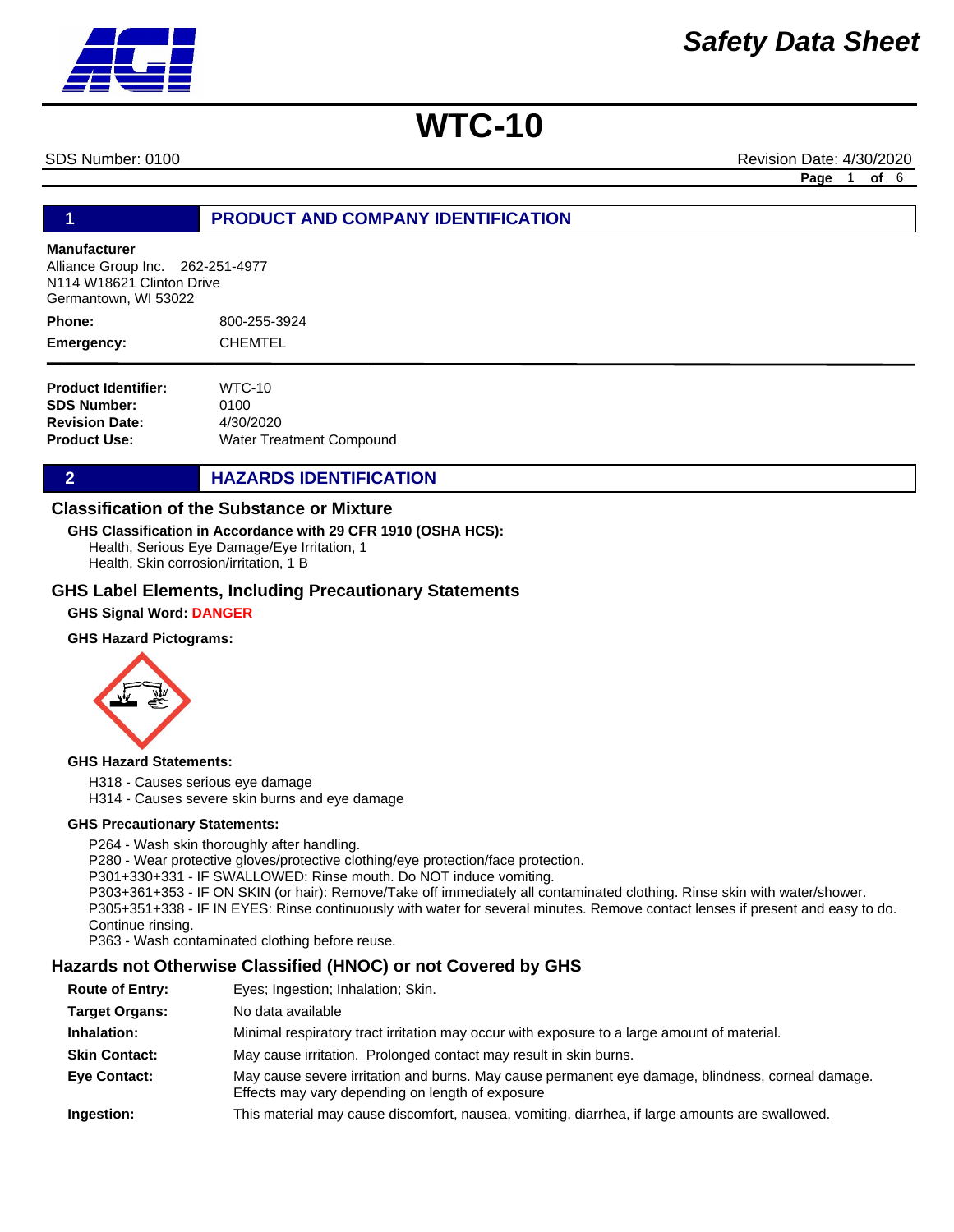SDS Number: 0100 Revision Date: 4/30/2020 **Page** 2 **of** 6

**HMIS III:** Health = 2, Fire = 0, Physical Hazard =  $0$ 

| HMIS                   |   |  |
|------------------------|---|--|
| <b>HEALTH</b>          | 2 |  |
| <b>FLAMMABILITY</b>    | U |  |
| <b>PHYSICAL HAZARD</b> |   |  |
| PERSONAL PROTECTION    |   |  |

### **3 COMPOSITION/INFORMATION OF INGREDIENTS**

| CAS#             | $\frac{1}{2}$ | Chemical Ingredients:<br>Chemical Name: |
|------------------|---------------|-----------------------------------------|
| $10101 - 89 - 0$ | ${<}10%$      | Trisodium Phosphate Dodecahydrate       |
| 7758-29-4        | ${<}10%$      | Sodium Tripolyphosphate                 |
| $69011 - 11 - 6$ | $<10\%$       | Sodium carbonate                        |

## **4 FIRST AID MEASURES**

**Inhalation:** If symptoms develop, move victim to fresh air. If symptoms persist, obtain medical attention.

**Skin Contact:** Promptly flush skin with water for 15 minutes. Remove contaminated clothing immediately. Get immediate medical attention. Do not reuse clothing and shoes until cleaned.

**Eye Contact:** Immediately flush eyes with large amounts of water for at least 15 minutes, lifting eyelids occasionally to facilitate irrigation.

Get immediate medical attention.

**Ingestion:** Do NOT induce vomiting. Seek immediate medical attention. If unconscious, take to a hospital or physician. Never induce vomiting or give anything by mouth to an unconscious victim. For spontaneous vomiting, keep head below hips.

Protection of First Aid Personnel:

No action shall be taken involving any personal risk or without suitable training. It may be dangerous to the person providing aid to give mouth-to-mouth resuscitation. Wash contaminated clothing thoroughly with water before removing it, or wear gloves. If it is supected that dust, vapor,or gas are still present, the rescuer should wear an appropriate mask or self-contained breathing apparatus.

# **5 FIRE FIGHTING MEASURES**

| <b>Flammability:</b>       | Not flammable or combustible. |
|----------------------------|-------------------------------|
| <b>Flash Point:</b>        | No data available.            |
| <b>Flash Point Method:</b> | No data available.            |
| <b>Burning Rate:</b>       | No data available.            |
| <b>Autoignition Temp:</b>  | No data available.            |
| LEL:                       | No data available.            |
| UEL:                       | No data available.            |

Fire Fighting Methods

Evacuate area of unprotected personal. Wear protective clothing including NIOSH Approved self- contained breathing apparatus. Remain upwind of fire to avoid hazardous vapors and decomposition products. Use water spray to cool fire exposed containers and disperse vapors.

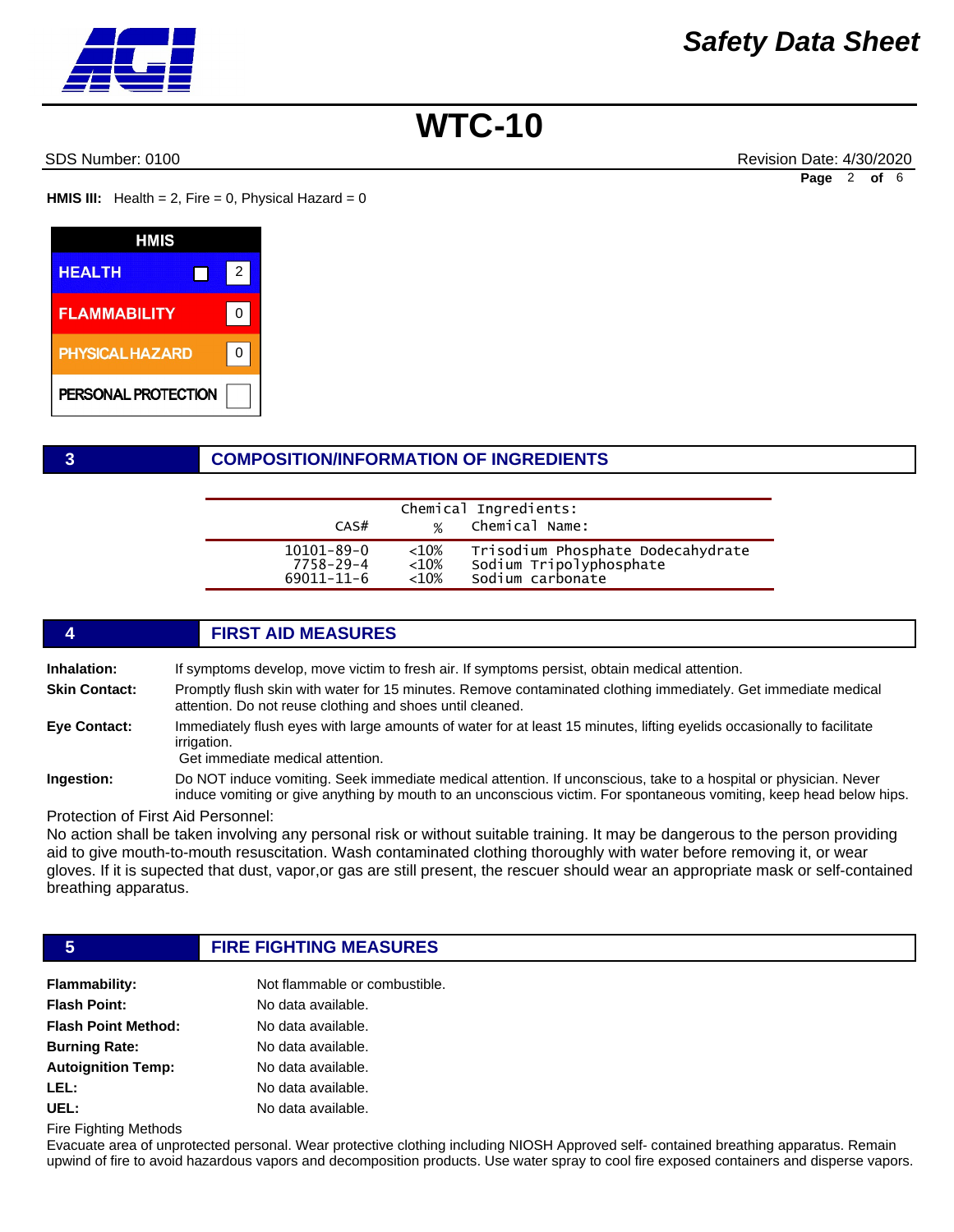*Extinguishing Media*

**Suitable:** Use extingushing measures that are appropriate to local circumstances and the surrounding environment.

**Unsuitable fire extinguisher:** No data available.

**Unusual Fire or Explosion Hazards:** No data available

# **6 ACCIDENTAL RELEASE MEASURES**

#### **Personal Precautions**

Use personal protective equipment. Avoid breathing vapors, mist or gas. Ensure adequate ventilation.

#### **Environmental Precautions**

Prevent further leakage or spillage if safe to do so. Do not let products enter drains. Discharge into the environment must be avoided. Notify authorities if entry occurs.

#### **Spill**

Soak up with inert absorbent material and dispose of as hazardous waste. Keep in suitable, closed containers for disposal.

| $\overline{7}$                                                | <b>HANDLING AND STORAGE</b>                                                                                                                                                                                                                                                                                                                                                                                                                                                                                                                                                                                                                                                                                                                                                                                                                                                                                                 |  |  |
|---------------------------------------------------------------|-----------------------------------------------------------------------------------------------------------------------------------------------------------------------------------------------------------------------------------------------------------------------------------------------------------------------------------------------------------------------------------------------------------------------------------------------------------------------------------------------------------------------------------------------------------------------------------------------------------------------------------------------------------------------------------------------------------------------------------------------------------------------------------------------------------------------------------------------------------------------------------------------------------------------------|--|--|
| <b>Handling Precautions:</b>                                  | Avoid contact with eyes, skin, or clothing. Avoid breathing vapors or mist. Do not swallow. Do not eat,<br>drink or smoke in work area. Consider normal working hygiene. Wash thoroughly after handling.                                                                                                                                                                                                                                                                                                                                                                                                                                                                                                                                                                                                                                                                                                                    |  |  |
| <b>Storage Requirements:</b>                                  | CORROSIVE MATERIAL. Store in cool/dry area. Keep away from sunlight, heat, sparks, and flames.<br>Keep away from incompatible materials. Keep container tightly closed. Do not store in unlabeled or<br>mislabeled containers. Do not freeze - to avoid crystallization.                                                                                                                                                                                                                                                                                                                                                                                                                                                                                                                                                                                                                                                    |  |  |
| 8                                                             | <b>EXPOSURE CONTROLS/PERSONAL PROTECTION</b>                                                                                                                                                                                                                                                                                                                                                                                                                                                                                                                                                                                                                                                                                                                                                                                                                                                                                |  |  |
| <b>Engineering Controls:</b>                                  | Provide local exhaust ventilation. Maintain adequate ventilation.                                                                                                                                                                                                                                                                                                                                                                                                                                                                                                                                                                                                                                                                                                                                                                                                                                                           |  |  |
| <b>Personal Protective</b><br>Equipment:                      | <b>Hygiene Measures</b><br>Handle in accordance with good industrial hygiene and safety practice. Wash hands before breaks and<br>at the end of workday.<br>Respiratory<br>Where risk assessment shows air-purifying respirators are appropriate use a full-face respirator with<br>multi-purpose combination (US) or type ABEK (EN 14387) respirator cartridges as a backup to<br>engineering controls. If the respirator is the sole means of protection, use a full-face supplied air<br>respirator.<br>Eyes and Face<br>Wear chemical safety goggles while handling this product. Wear additional eye protection such as a face<br>shield when the possibility exists for eye contact with splashing or spraying liquid or airborne material.<br>Skin<br>Prevent contact with this product. Wear gloves and protective clothing depending on conditions of use.<br>Protective gloves: gauntlet-type, neoprene, nitrile. |  |  |
| <b>Component</b>                                              | <b>OSHA PEL</b><br><b>ACGIH TWA/TLV</b>                                                                                                                                                                                                                                                                                                                                                                                                                                                                                                                                                                                                                                                                                                                                                                                                                                                                                     |  |  |
| <b>Trisodium Phosphate</b><br><b>STPP</b><br>Sodium Carbonate | No data available<br>5 mg/m3 - WEEL (Workplace Envt Exposure Level)<br>No data available<br>No data available<br>No data available<br>No data available                                                                                                                                                                                                                                                                                                                                                                                                                                                                                                                                                                                                                                                                                                                                                                     |  |  |

## **9 PHYSICAL AND CHEMICAL PROPERTIES**



SDS Number: 0100 Revision Date: 4/30/2020 **Page** 3 **of** 6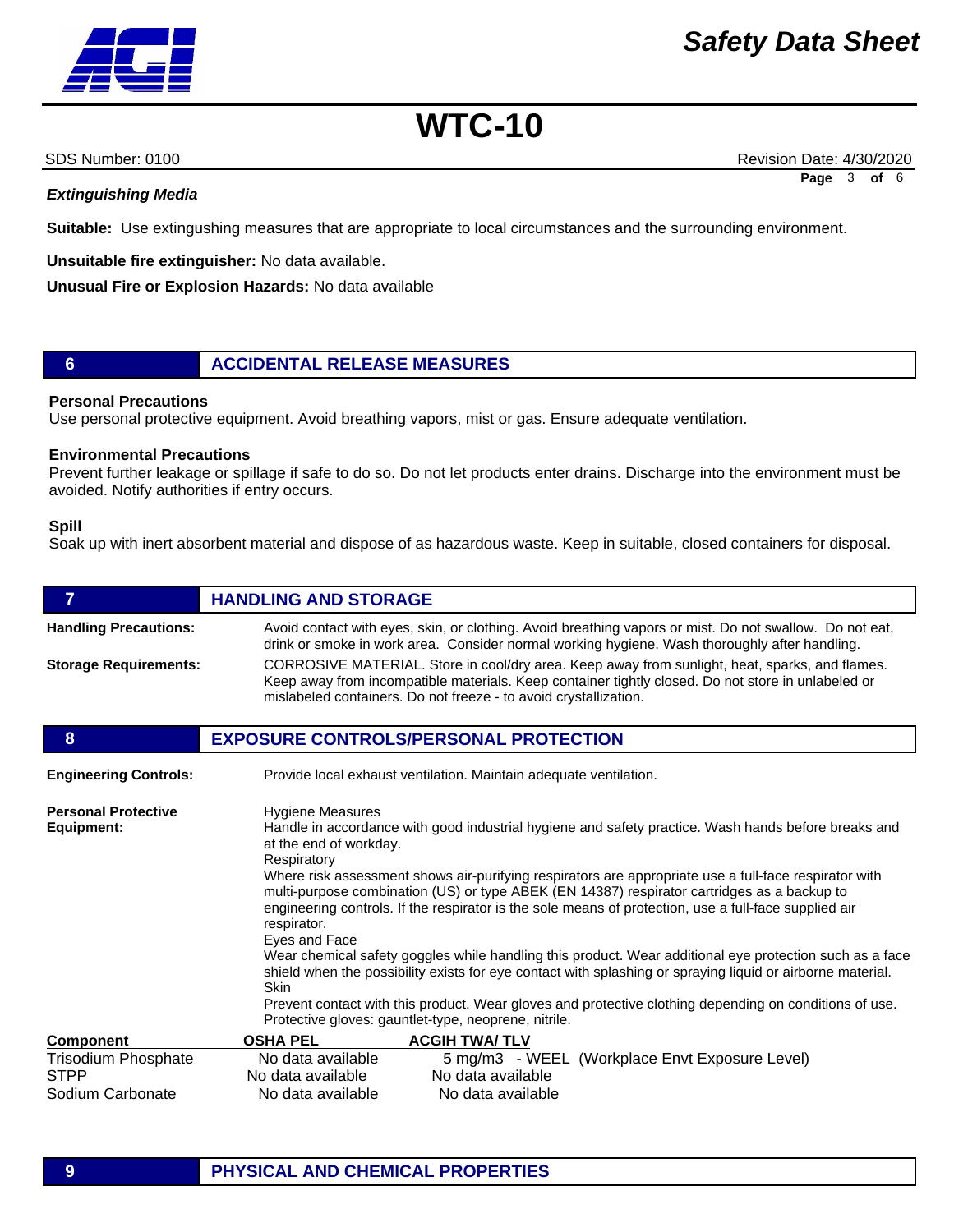

#### SDS Number: 0100 Revision Date: 4/30/2020

**Page** 4 **of** 6

| Appearance:                              | Clear              |                              |                    |
|------------------------------------------|--------------------|------------------------------|--------------------|
| <b>Physical State:</b>                   | Liquid             | Odor:                        | No odor.           |
| <b>Odor Threshold:</b>                   | No data available. | <b>Molecular Formula:</b>    | No data available  |
| <b>Particle Size:</b>                    | No data available  | Solubility:                  | Dispersible        |
| <b>Spec Grav./Density:</b>               | 1.17               | <b>Softening Point:</b>      | No data available  |
| <b>Viscosity:</b>                        | No data available. | <b>Percent Volatile:</b>     | No data available  |
| <b>Saturated Vapor</b><br>Concentration: | No data available  | <b>Heat Value:</b>           | No data available  |
| <b>Boiling Point:</b>                    | No data available  | <b>Freezing/Melting Pt.:</b> | $32^\circ$ F       |
| <b>Flammability:</b>                     | No data available. | <b>Flash Point:</b>          | No data available. |
| <b>Partition Coefficient:</b>            | No data available. | Octanol:                     | No data available  |
| <b>Vapor Pressure:</b>                   | No data available. | <b>Vapor Density:</b>        | No data available. |
| pH:                                      | >11                | VOC:                         | No data available  |
| Evap. Rate:                              | No data available. | <b>Bulk Density:</b>         | No data available. |
| Molecular weight:                        | No data available  | <b>Auto-Ignition Temp:</b>   | No data available. |
| Decomp Temp:                             | No data available. | UFL/LFL:                     | No data available  |
|                                          |                    |                              |                    |

Lower Explosion Limits: No data available. Upper Explosion Limits: No data available.

| 10                               | <b>STABILITY AND REACTIVITY</b>                                                                                                                                              |
|----------------------------------|------------------------------------------------------------------------------------------------------------------------------------------------------------------------------|
| <b>Reactivity:</b>               | No data available                                                                                                                                                            |
| <b>Chemical Stability:</b>       | Product is stable under normal conditions.                                                                                                                                   |
| <b>Conditions to Avoid:</b>      | Contact with acids. Potential deadly carbon monoxide gas can form in enclosed areas or tanks when<br>alkaline products contact food and beverage products containing sugars. |
| <b>Materials to Avoid:</b>       | Reacts with acids to release large volume of carbon dioxide gas and heat.                                                                                                    |
| <b>Hazardous Decomposition:</b>  | Carbon Dioxide                                                                                                                                                               |
| <b>Hazardous Polymerization:</b> | Will not occur under normal conditions.                                                                                                                                      |

**11 TOXICOLOGICAL INFORMATION**

#### **Toxicity Data:**

Eye Effects: Causes severe eye irritation and burns. May cause: blurred vision, redness, pain, permanent damage.

» Trisodium Phosphate: Eyes = No data available

» Sodium Tripolyphosphate: Eyes = Rabbit - no eye irritation

» Sodium Carbonate: Eyes = Rabbit - eye irritation - 24H

Skin Effects: Causes skin irritation. Prolonged contact may result in skin burns.

- » Trisodium Phosphate: Dermal LD50 = No data available
	- Skin corrosion / irritation = No data available
- » Sodium Tripolyphosphate: Dermal LD50 = Rabbit 4640 mg/kg

Skin corrosion / irritation = Rabbit - no skin irritation

» Sodium Carbonate: Dermal LD50 = no data available

Skin corrosion /irritation = Rabbit - mild skin irritation - 24H

Inhalation Effects: May cause irritation of the respiratory tract. Vapors or mists may cause: coughing, sore throat.

- » Trisodium Phosphate: Inhalation LC50 = No data available
- » Sodium Tripolyphosphate: Inhalation LC50 = Rat 0.39 mg/L
- » Sodium Carbonate: Inhalation LC50 = Rat 5750 mg/L 2 H

Ingestion Effects: May cause irritation and burns. May result in nausea, vomiting.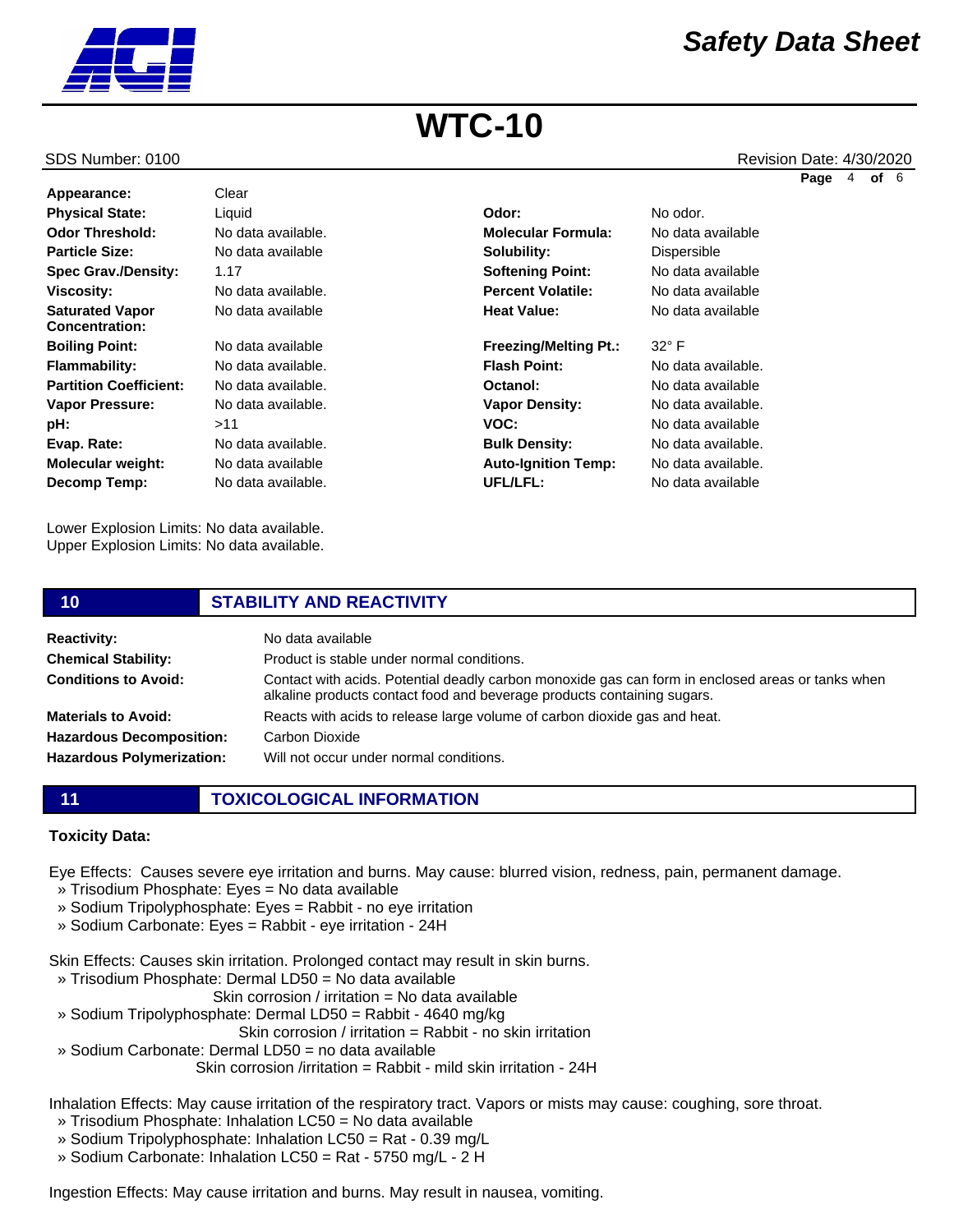

SDS Number: 0100 Revision Date: 4/30/2020 **Page** 5 **of** 6

- » Trisodium Phosphate: Oral LD50 = Rat 7400 mg/kg
- » Sodium Tripolyphosphate: Oral LD50 = Rat > 2000 mg/kg
- » Sodium Carbonate: Oral LD50 = Rat 4090 mg/kg

Carcinogenicity: No component of this product present at levels greater than or equal to 0.1% is identifed as a probable, possible, or confirmed human carcinogen by IARC, ACGIH, NTP, or OSHA

Mutagenicity: No data available. Teratogenicity: No data available. Fertility Effects: No data available.

**12 ECOLOGICAL INFORMATION** 

Biodegradability: No data available

#### **Ecotoxicity:**

Toxicity to fish: LC50 - Leuciscus idus (Golden orfe) - 2,400 mg/l - 48 H (Trisodium Phosphate) LC50 - Lepomis macrochirus (bluegill) - 300 mg/L - 96 H (Sodium Carbonate)

Toxicity to aquatic invertebrates: EC50 - Daphnia magna (water flea) - > 100 mg/l - 48 H (Sodium Tripolyphosphate) EC50 - Daphnia magna (water flea) - 256 mg/l - 48 H (Sodium Carbonate)

#### **13 DISPOSAL CONSIDERATIONS**

Dispose of in accordance with local, state, and federal regulations. Since emptied containers retain product residue, follow label warnings even after container is emptied.

RCRA: This material is not listed as a hazardous waste if and when it is discarded.

Note: If this product is altered, it is the responsibility of the user to determine whether the material meets the criteria for hazardous waste at the time of disposal.

#### **14 TRANSPORT INFORMATION**

UN3266, Corrosive liquid, basic, inorganic, n.o.s., 8, PGIII, (Sodium Carbonate, Sodium Phosphate)

# **15 REGULATORY INFORMATION**

**Component (CAS#) [%] - CODES** 

**---------------------------------------------------------------- Trisodium Phosphate Dodecahydrate (10101-89-0) [<10%]** 

**Triphosphoric acid, pentasodium salt (7758-29-4) [<10%] TSCA** 

# **Sodium carbonate (69011-11-6) [<10%] TSCA**

This product does not contain chemicals known to the State of California to cause cancer, birth defects, or other reproductive harm.